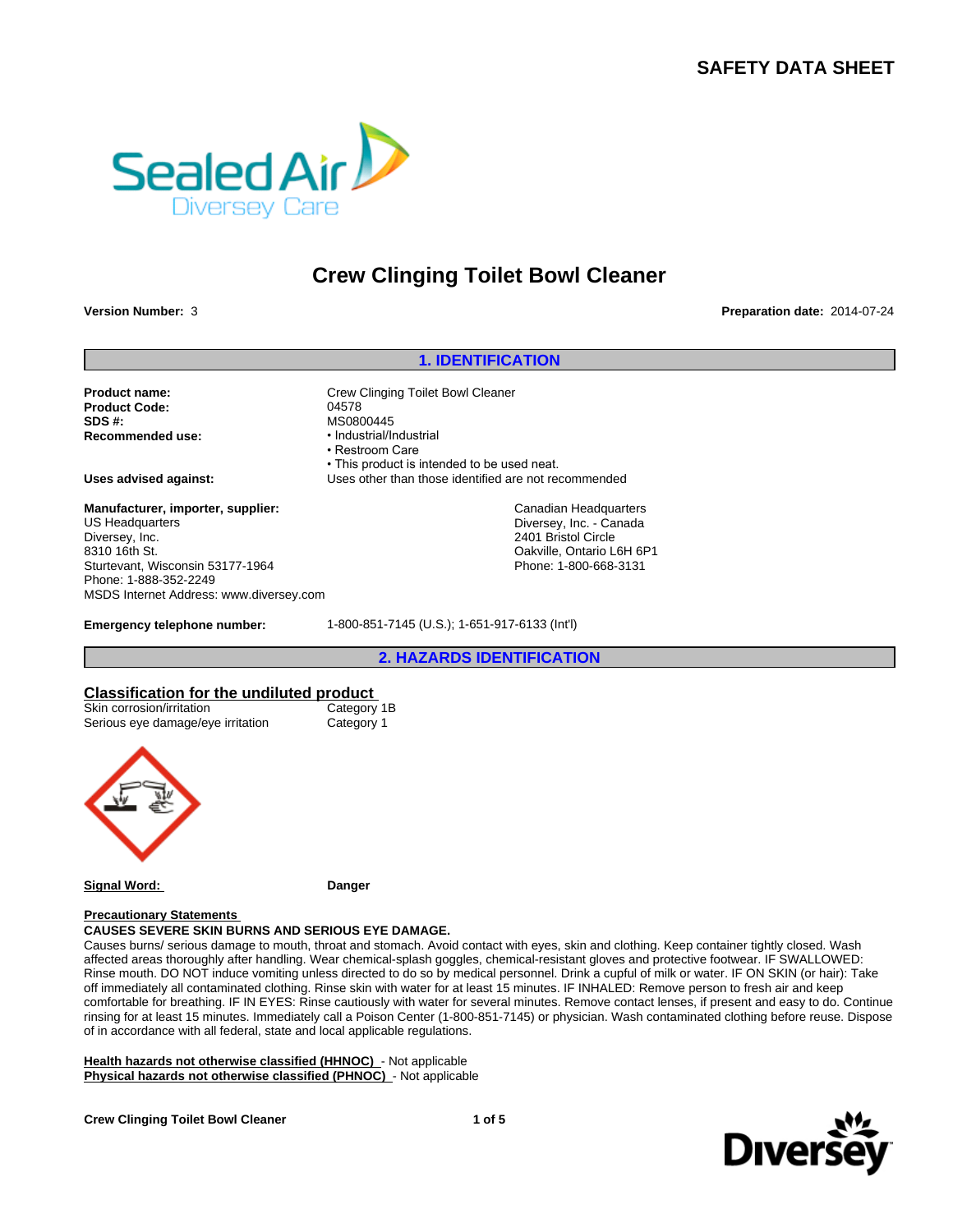# **Classification for the diluted product** @ RTU

### **Precautionary Statements**

### **Classified Ingredients**

| Classification for the diluted product @ RTU<br>This product is intended to be used neat. |                                                                   |                   |
|-------------------------------------------------------------------------------------------|-------------------------------------------------------------------|-------------------|
|                                                                                           |                                                                   |                   |
|                                                                                           |                                                                   |                   |
| <b>Precautionary Statements</b>                                                           |                                                                   |                   |
|                                                                                           |                                                                   |                   |
|                                                                                           | <b>3. COMPOSITION/INFORMATION ON INGREDIENTS</b>                  |                   |
|                                                                                           |                                                                   |                   |
| <b>Classified Ingredients</b>                                                             |                                                                   |                   |
| Ingredient(s)                                                                             | CAS#                                                              | Weight %          |
| Hydrochloric acid                                                                         | 7647-01-0                                                         | $5 - 10%$         |
| Ethoxylated oleyl amine                                                                   | 13127-82-7                                                        | $1\% - 3\%$       |
| Alcohol ethoxylates                                                                       | 68131-39-5                                                        | $1\% - 3\%$       |
| n-Alkyl (60% C14, 30% C16, 5% C12, 5% C18)<br>dimethyl benzyl ammonium chloride           | 68391-01-5                                                        | $> 0.1\% - < 1\%$ |
| n-Alkyl (68% C12, 32% C14) dimethyl ethylbenzyl<br>ammonium chloride                      | 68956-79-6                                                        | $> 0.1\% - < 1\%$ |
|                                                                                           | *Exact percentages are being withheld as trade secret information |                   |
|                                                                                           |                                                                   |                   |
|                                                                                           |                                                                   |                   |
|                                                                                           |                                                                   |                   |
|                                                                                           | <b>4. FIRST AID MEASURES</b>                                      |                   |
|                                                                                           |                                                                   |                   |
|                                                                                           |                                                                   |                   |

# **Undiluted Product:**

**Eyes:** IF IN EYES: Rinse cautiously with water for several minutes. Remove contact lenses, if present and easy to do. Continue rinsing for at least 15 minutes.

Skin: IF ON SKIN (or hair): Take off immediately all contaminated clothing. Rinse skin with water for at least 15 minutes.

**Inhalation:** IF INHALED: Remove person to fresh air and keep comfortable for breathing.

**Ingestion:** IF SWALLOWED: Rinse mouth. DO NOT induce vomiting unless directed to do so by medical personnel. Drink a cupful of milk or water.

**Notes to physician:** Probable mucosal damage may contraindicate the use of gastric lavage.

#### **Most Important Symptoms/Effects:** No information available.

**Immediate medical attention and special treatment needed** Not applicable.

**Aggravated Medical Conditions:** Individuals with chronic respiratory disorders such as asthma, chronic bronchitis, emphysema, etc., may be more susceptible to irritating effects.

# **Diluted Product:**

This product is intended to be used neat.

**Eyes:** See undiluted product information above. **Skin:** See undiluted product information above. **Inhalation:** See undiluted product information above. **Ingestion:** See undiluted product information above.

**Specific methods:** No special methods required<br> **Suitable extinguishing media:** The product is not flammable **Specific hazards:** 

Francial Contraindicate the use of gastric lavage.<br>
1. **Inceded** Not applicable.<br>
1. **FIRE-FIGHTING MEASURES**<br>
5. FIRE-FIGHTING MEASURES<br>
2. THIRE-FIGHTING MEASURES<br>
2. THIRE-FIGHTING MEASURES<br>
2. THIRE-FIGHTING MEASURES The product is not flammable. Extinguish fire using agent suitable for surrounding fire.<br>Not applicable.

**Special protective equipment for firefighters:** As in any fire, wear self-contained breathing apparatus pressure-demand, MSHA/NIOSH (approved or equivalent) and full protective gear.

**Extinguishing media which must not be used for safety reasons:** No information available.

**6.**<br> **5. FIRE-FIGHTING MEASURES**<br>
special methods required<br>
applicable.<br>
applicable.<br>
As in any fire, wear self-contained breathing apparatus pressure-demand, MSHA/NIOS<br>
There applicable.<br>
As in any fire, wear self-contai **Personal precautions:** Put on appropriate personal protective equipment (see Section 8.). **Environmental precautions and clean-up methods:** Clean-up methods - large spillage. Absorb spill with inert material (e.g. dry sand or earth), then place in a chemical waste container. Use a water rinse for final clean-up. In methods required<br>
2. The using agent suitable for surrounding fire-<br>
2. The using agent suitable for surrounding fire-<br>
2. The using apparatus pressure-demand, MSHA<br>
2. The using agents of pressure-demand, MSHA<br>
2. The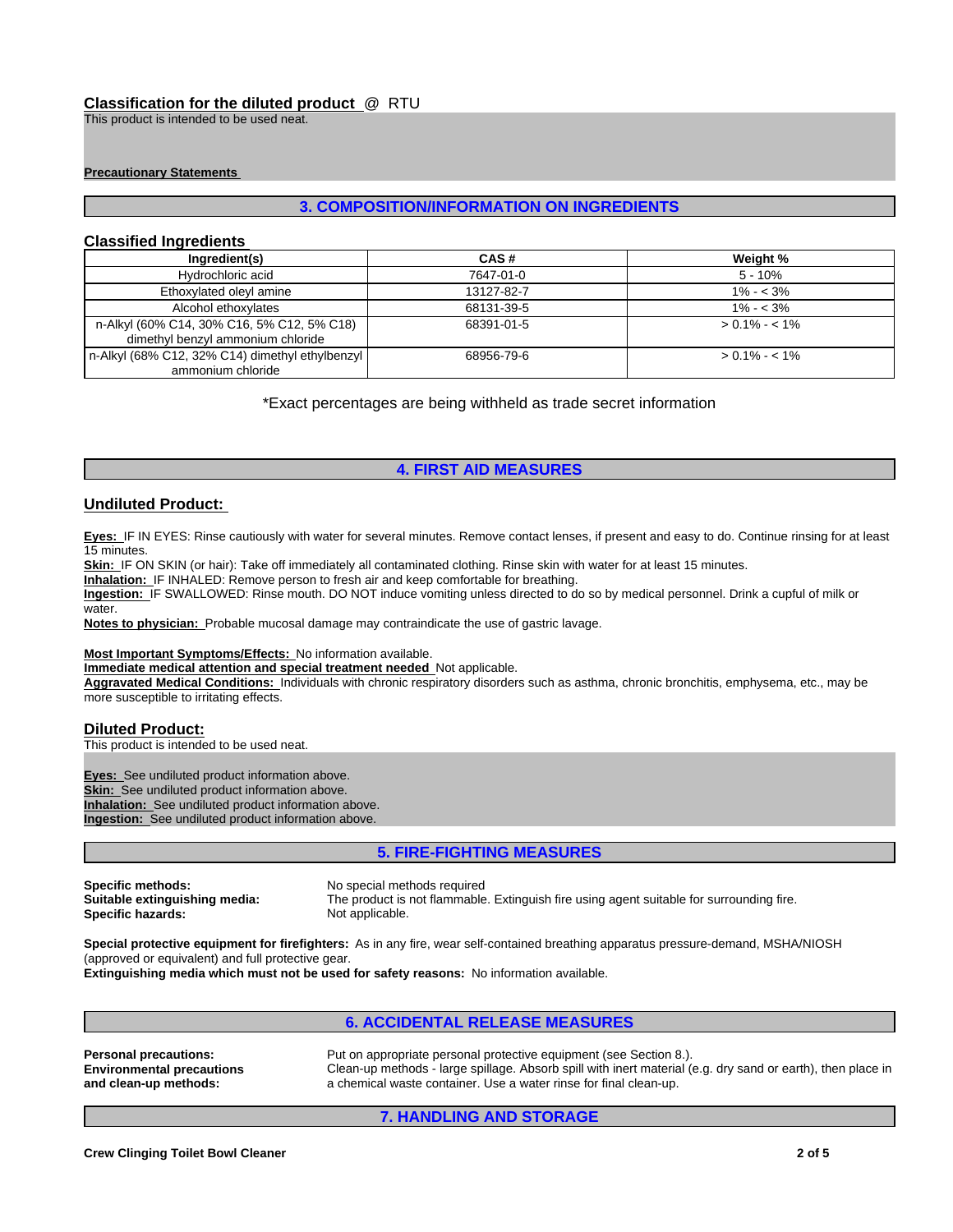**Handling:** Avoid contact with skin, eyes and clothing. Do not taste or swallow. Avoid breathing vapors or mists. Use only with adequate ventilation. Remove and wash contaminated clothing and footwear before re-use. Wash thoroughly after handling. DO NOT MIX WITH CHLORINE BLEACH, ACIDS, OR ANY OTHER PRODUCT OR CHEMICAL. Product residue may remain on/in empty containers. All precautions for handling the product must be used in handling the empty container and residue. FOR COMMERCIAL AND INDUSTRIAL USE ONLY. **Storage: Solution** and clothing. Do not taste or swallow. Avoid breathing vapors or mists. Use only with adequate ventilation.<br>
The COR CHEMICAL. Product residue may remain on/in empty containers. All precautions for handling the

Protect from freezing. Keep tightly closed in a dry, cool and well-ventilated place. KEEP OUT OF REACH OF CHILDREN. **Aerosol Level (if applicable) :** Not applicable

### **Exposure Guidelines:** .

| Ingredient(s)                                                                   | CAS#       | <b>ACGIH</b>    | <b>OSHA</b>                                      |
|---------------------------------------------------------------------------------|------------|-----------------|--------------------------------------------------|
| Hydrochloric acid                                                               | 7647-01-0  | 2 ppm (Ceiling) | 5 ppm (Ceiling)<br>7 mg/m <sup>3</sup> (Ceiling) |
| Ethoxylated oleyl amine                                                         | 13127-82-7 |                 |                                                  |
| Alcohol ethoxylates                                                             | 68131-39-5 |                 |                                                  |
| n-Alkyl (68% C12, 32% C14) dimethyl ethylbenzyl<br>ammonium chloride            | 68956-79-6 |                 |                                                  |
| n-Alkyl (60% C14, 30% C16, 5% C12, 5% C18)<br>dimethyl benzyl ammonium chloride | 68391-01-5 |                 | -                                                |

### **Undiluted Product:**

**Engineering measures to reduce exposure:**

Good general ventilation should be sufficient to control airborne levels Respiratory protection is not required if good ventilation is maintained.

| Eye protection:                           | Chemical-splash goggles.                                                                                                                                                                                                                                 |
|-------------------------------------------|----------------------------------------------------------------------------------------------------------------------------------------------------------------------------------------------------------------------------------------------------------|
| Hand protection:                          | Chemical-resistant gloves.                                                                                                                                                                                                                               |
| Skin and body protection:                 | Protective footwear. If major exposure is possible, wear suitable protective clothing and footwear.                                                                                                                                                      |
| <b>Respiratory protection:</b>            | In case of insufficient ventilation wear suitable respiratory equipment. A respiratory protection program<br>that meets OSHA's 29 CFR 1910.134 and ANSI Z88.2 requirements must be followed whenever<br>workplace conditions warrant a respirator's use. |
| <b>Hygiene measures:</b>                  | Handle in accordance with good industrial hygiene and safety practice.                                                                                                                                                                                   |
| <b>Diluted Product:</b>                   |                                                                                                                                                                                                                                                          |
| This product is intended to be used neat. |                                                                                                                                                                                                                                                          |
| <b>Personal Protective Equipment</b>      |                                                                                                                                                                                                                                                          |
| Eye protection:                           | No special requirements under normal use conditions.                                                                                                                                                                                                     |
| Hand protection:                          | No special requirements under normal use conditions.                                                                                                                                                                                                     |
| Skin and body protection:                 | No special requirements under normal use conditions.                                                                                                                                                                                                     |
| <b>Respiratory protection:</b>            | No special requirements under normal use conditions.                                                                                                                                                                                                     |
| <b>Hygiene measures:</b>                  | Handle in accordance with good industrial hygiene and safety practice.                                                                                                                                                                                   |
|                                           |                                                                                                                                                                                                                                                          |
|                                           | <b>9. PHYSICAL AND CHEMICAL PROPERTIES:</b>                                                                                                                                                                                                              |

| Eye protection:                | No special requirements under normal use conditions.                   |
|--------------------------------|------------------------------------------------------------------------|
| <b>Hand protection:</b>        | No special requirements under normal use conditions.                   |
| Skin and body protection:      | No special requirements under normal use conditions.                   |
| <b>Respiratory protection:</b> | No special requirements under normal use conditions.                   |
| <b>Hygiene measures:</b>       | Handle in accordance with good industrial hygiene and safety practice. |
|                                |                                                                        |

| <b>Physical State: Liquid</b>                                                                                                     | <b>Color:</b> Clear, Green                                        |
|-----------------------------------------------------------------------------------------------------------------------------------|-------------------------------------------------------------------|
| <b>Evaporation Rate:</b> No information available                                                                                 | <b>Odor: Floral</b>                                               |
| Odor threshold: No information available.                                                                                         | <b>Boiling point/range: Not determined</b>                        |
|                                                                                                                                   |                                                                   |
| <b>Melting point/range: Not determined</b>                                                                                        | Decomposition temperature: Not determined                         |
| Autoignition temperature: No information available                                                                                | <b>Solubility: Completely Soluble</b>                             |
| <b>Solubility in other solvents:</b> No information available                                                                     | Relative Density (relative to water): 1.05                        |
| <b>Density:</b> 8.76 $\text{lbs/gal}$ 1.05 $\text{Kg/L}$                                                                          | Vapor density: No information available                           |
| <b>Bulk density:</b> No information available                                                                                     | Vapor pressure: No information available.                         |
| <b>Flash point:</b> > 200 °F > 93.3 °C                                                                                            | Partition coefficient (n-octanol/water): No information available |
| Dilution Flash Point: 200 °F 93.3 °C                                                                                              | Viscosity: No information available                               |
| <b>Elemental Phosphorus: 0.00 % by wt.</b>                                                                                        | <b>VOC:</b> $0\%$ *                                               |
| pH: 1.0                                                                                                                           | VOC % by wt. at use dilution $0 \%$ *                             |
| Dilution pH: 1.0 @ RTU                                                                                                            | <b>Flammability (Solid or Gas): Not applicable</b>                |
| <b>Metal Corrosion: Not determined</b>                                                                                            |                                                                   |
| <b>Explosion limits: - upper:</b> Not determined - lower: Not determined                                                          |                                                                   |
|                                                                                                                                   |                                                                   |
| * - Title 17, California Code of Regulations, Division 3, Chapter 1, Subchapter 8.5, Article 2, Consumer Products, Sections 94508 |                                                                   |
|                                                                                                                                   |                                                                   |
|                                                                                                                                   |                                                                   |
|                                                                                                                                   |                                                                   |
|                                                                                                                                   |                                                                   |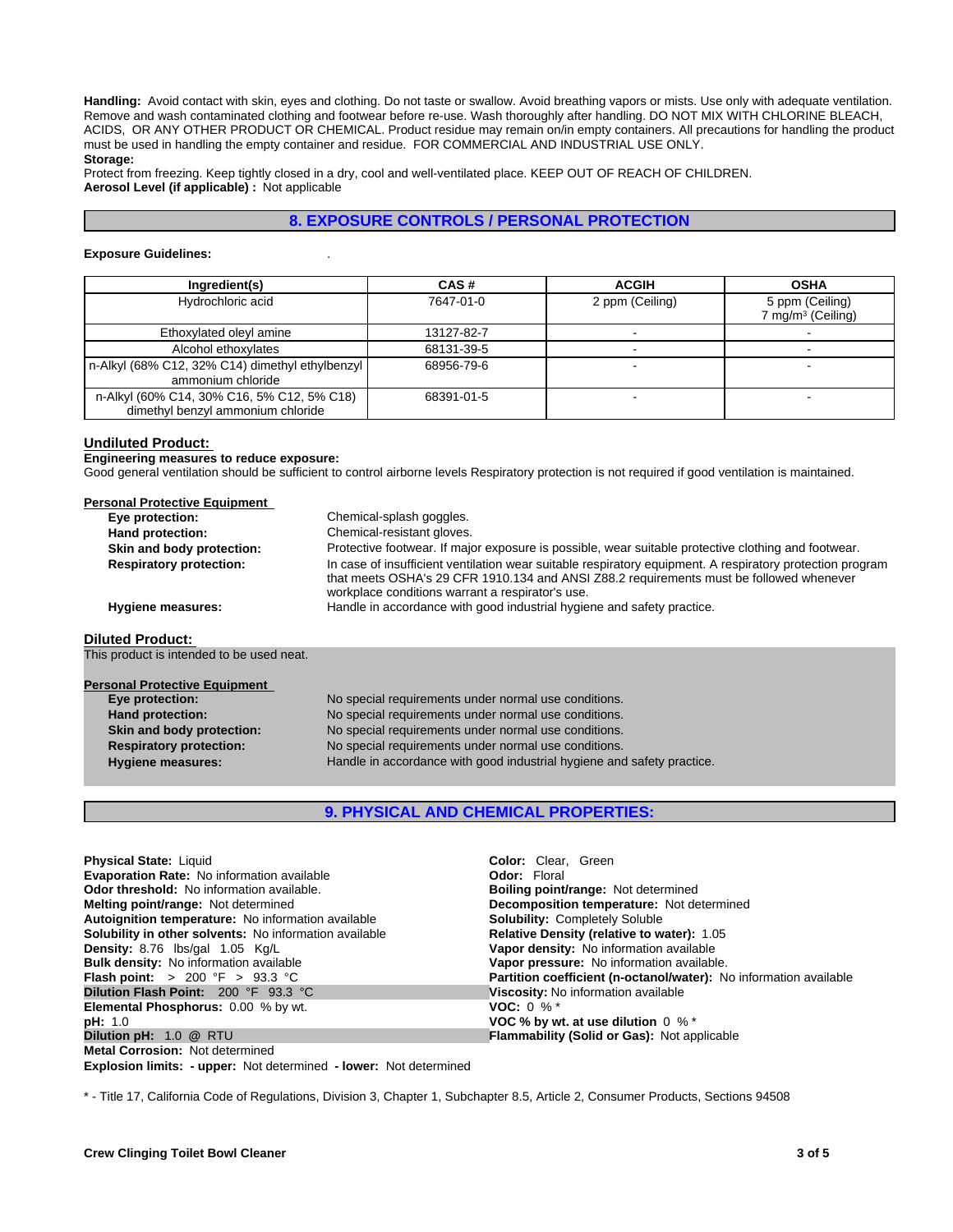# **10. STABILITY AND REACTIVITY**

**Reactivity:** Not Applicable Stability: Not Applicable Stability: **Hazardous decomposition products:**<br>Materials to avoid: **Materials to avoid:** Strong bases. Oxidizing agents.<br> **Conditions to avoid:** Do not mix with any other produ

The product is stable<br>None reasonably foreseeable. Do not mix with any other product or chemical.

**11. TOXICOLOGICAL INFORMATION**

### **Information on likely routes of exposure:**

Eye contact, Skin contact, Inhalation, Ingestion

### **Delayed, immediate, or chronic effects and symptoms from short and long-term exposure**

**Skin contact:** Corrosive. Causes severe burns. Symptoms may include burns, blisters, redness and pain (which may be delayed). **Eye contact:** Corrosive. Causes serious eye damage. Symptoms may include pain, burning sensation, redness, watering, blurred vision or loss of vision.

**Ingestion:** Causes burns/ serious damage to mouth, throat and stomach. Symptoms may include stomach pain and nausea. **Inhalation:** May cause irritation and corrosive effects to nose, throat and respiratory tract. Symptoms may include coughing and difficulty breathing.

**Sensitization:** No known effects.

## **Numerical measures of toxicity** Product Information **ATE - Oral (mg/kg):** >500 - 2000

# **12. ECOLOGICAL INFORMATION**

**Ecotoxicity:** No information available.

**Persistence and Degradability:** No information available.

**Bioaccumulation:** No information available.

# **13. DISPOSAL CONSIDERATIONS**

Waste from residues / unused products: This product, as sold, if discarded or disposed, is a hazardous waste according to Federal regulations (40 CFR 261.4 (b)(4)). Dispose in compliance with all Federal, state, provincial, and local laws and regulations. **Contaminated Packaging:** Do not re-use empty containers. **RCRA Hazard Class (undiluted product):** D002 Corrosive Waste

# **14. TRANSPORT INFORMATION**

**DOT/TDG/IMDG:** Please refer to the Diversey HazMat Library, only available through Internet Explorer, http://naextranet.diversey.com/dot/, for up to date shipping information.

**DOT (Ground) Bill of Lading Description:** LTD. QTY.

**IMDG (Ocean) Bill of Lading Description:** UN3264, CORROSIVE LIQUID, ACIDIC, INORGANIC, N.O.S., (hydrochloric acid, quaternary ammonium compounds), 8, II, LTD. QTY.

# **15. REGULATORY INFORMATION**

**International Inventories at CAS# Level**  All components of this product are listed on the following inventories: U.S.A. (TSCA).

**U.S. Regulations EPA Reg. No. :** 70627-5